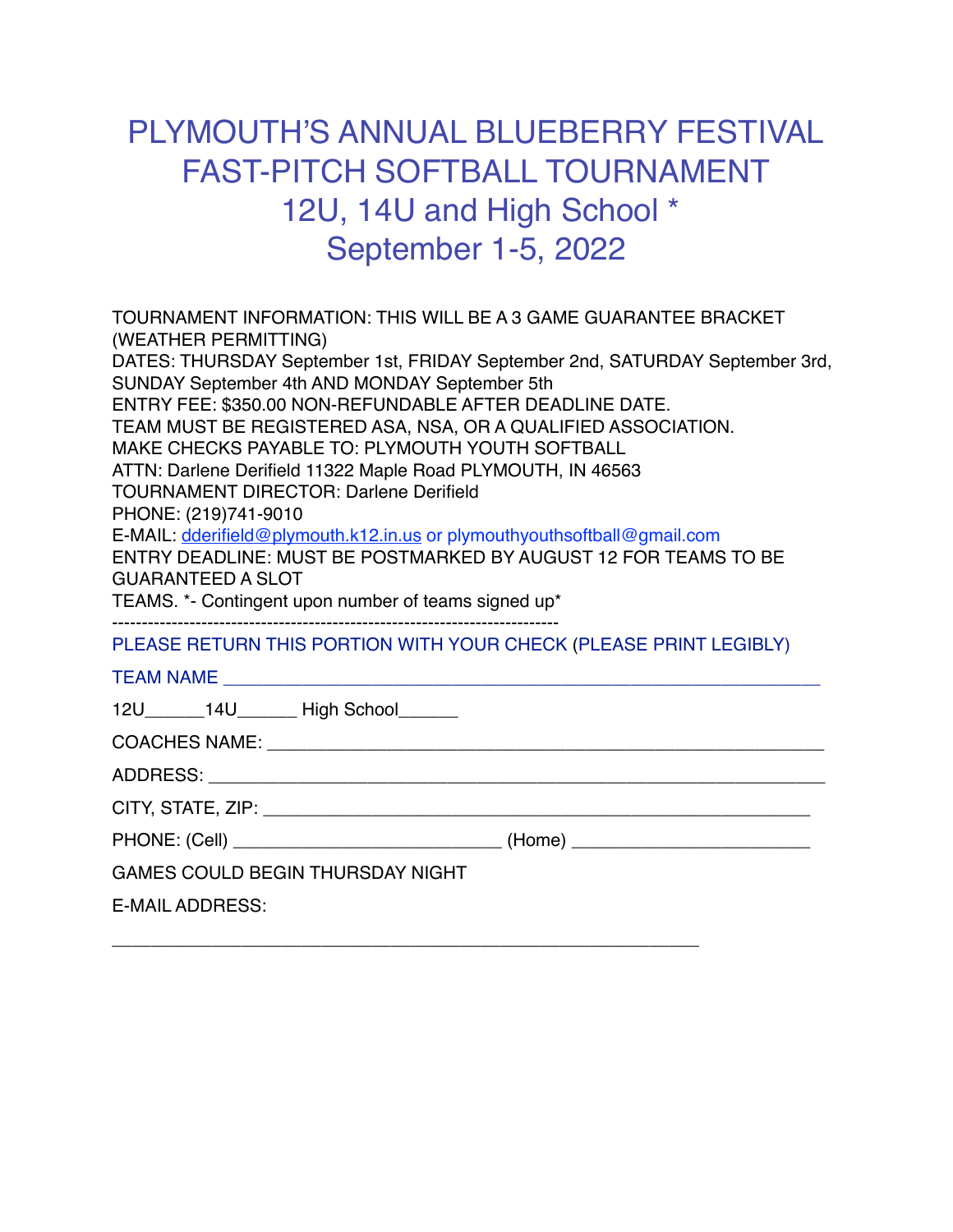## BLUEBERRY GIRLS FAST-PITCH SOFTBALL TOURNAMENT GENERAL RULES:

1. UP TO FIFTEEN (15) PLAYERS ROSTERED.

2. 12-U DIVISION WILL CONSIST OF PLAYERS THAT ARE 12 AS OF JANUARY 1ST, 2021

3. 14-U DIVISION WILL CONSIST OF PLAYERS THAT ARE 14 AS OF JANUARY 1ST, 2021

4. HIGH SCHOOL DIVISION NO GRADUATED SENIORS

5. PLAYER UNIFORMS NEED TO BE ALIKE, WITH SHIRTS TUCKED IN.

6. TEAMS MUST PRESENT BIRTH CERTIFICATES AND ALL ASA, NSA, OR PRIVATE REGISTRATION INFORMATION AS WELL AS PROOF OF INSURANCE BEFORE FIRST GAME.

7. EACH TEAM NEEDS TO BE AT THE FIELD ONE HOUR (60) MINUTES BEFORE THEIR SCHEDULED GAME TIME. IF THE PRECEDING GAME FINISHES EARLY, THE NEXT GAME WILL START EARLY.

8. LINE-UPS ARE DUE TO THE TOWER THE SECOND INNING OF THE PRECEDING GAME. THE COIN TOSS WILL BE DONE AT THIS TIME TO DETERMINE HOME TEAM, IF YOU ARE NOT PRESENT IT WILL BE CONDUCTED WITHOUT YOUR TEAM PRESENT.

9. NO INFIELD PRACTICE BEFORE ANY GAME, NO INFIELD BALLS AFTER THE FIRST INNING.

10. ALL HELMETS MUST HAVE FACE MASKS.

11. METAL CLEATS MAY BE WORN FOR 12U AND UP.

ALL N.S.A. RULES WILL GOVERN, EXCEPT THE FOLLOWING:

1. UMPIRES DECISION IS FINAL, NO PROTEST WILL BE ALLOWED ONLY ONE WARM-UP PITCH ALLOWED AFTER PITCHER MAKES AN APPEARANCE, FIVE WARM-UPS TO START.

2. TWELVE (12) RUN RULE AFTER THREE (3) INNINGS,TEN (10) RUN RULE AFTER FOUR (4), EIGHT (8) RUN RULE AFTER FIVE (5)

3. BRACKET PLAY WILL BE ONE HOUR AND FIFTEEN MINUTES.

4. YOU MUST USE A COURTESY RUNNER FOR YOUR CATCHER NO MATTER WHAT! THIS IS TO KEEP GAMES MOVING! YOU MAY ALSO HAVE A COURTESY RUNNER FOR THE PITCHER TOO. WHOEVER WAS THE LAST OUT WOULD BE CONSIDERED THE LEGAL RUNNER WHEN THERE ISN'T A QUALIFIED SUB TO RUN.

5. IF THERE IS INCLEMENT WEATHER WE WILL FINISH THAT DAY WITH "DROP DEAD" RULE. ANY TIES WILL GO TO A DOUBLE COIN FLIP.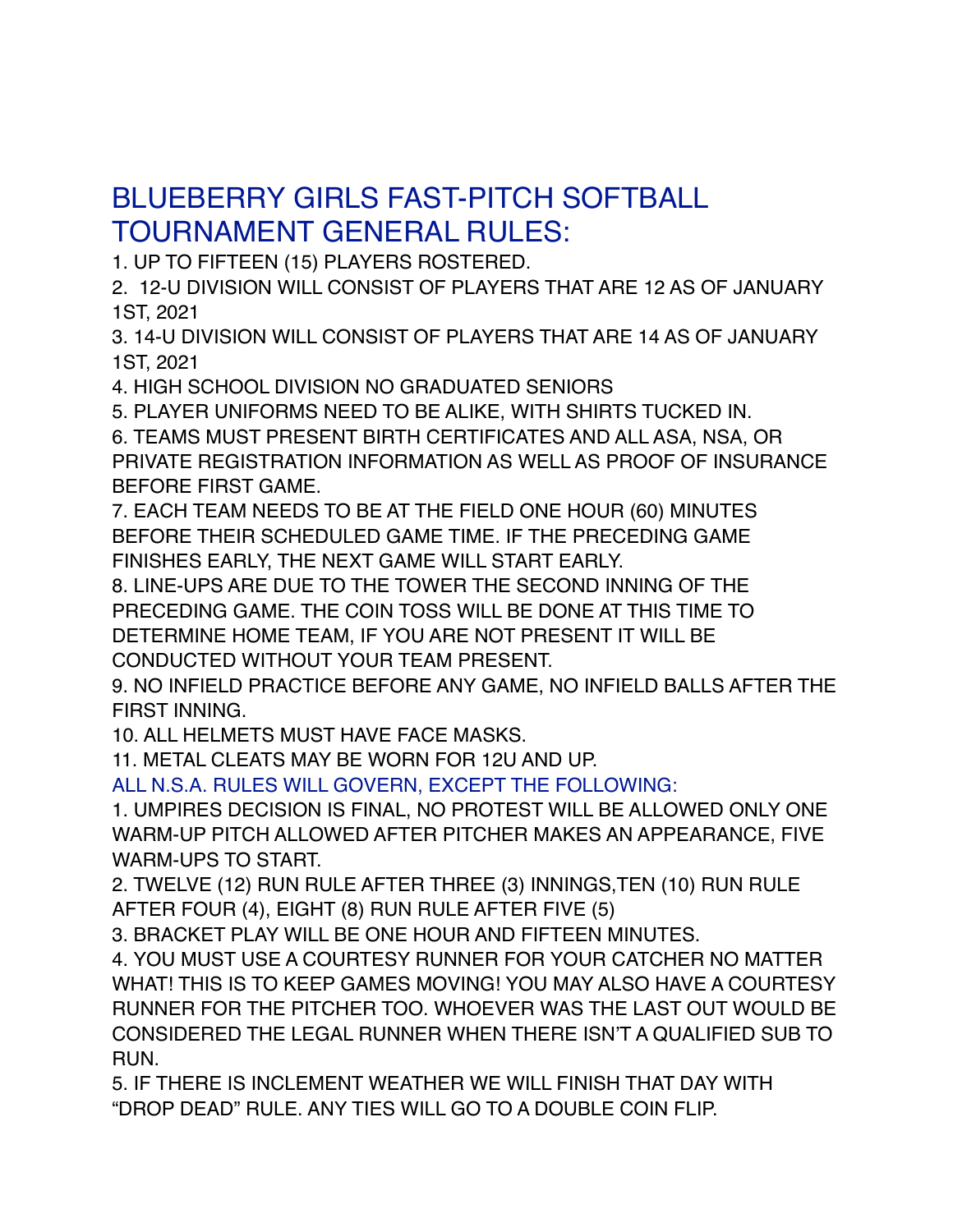PLEASE HAVE THE PARENT OR GUARDIAN OF YOUR PLAYERS SIGN THIS LIABILITY RELEASE FORM AND BRING IT WITH YOU TO THE TOURNAMENT TO BE CHECKED BEFORE YOUR FIRST GAME. THIS FORM MUST BE COMPLETED FOR EACH OF YOUR PLAYERS BEFORE THEY WILL BE ALLOWED TO PLAY IN THE TOURNAMENT.